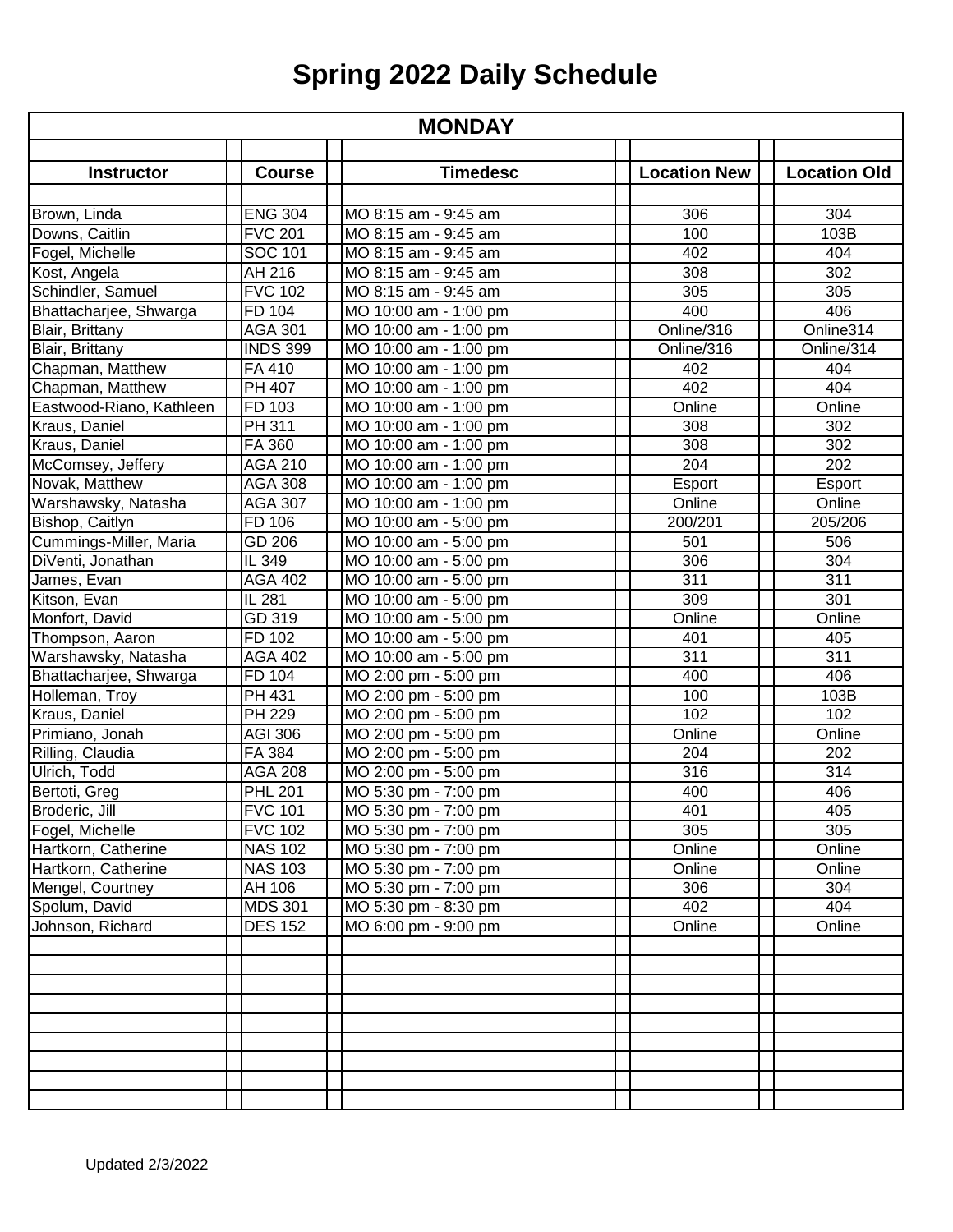| <b>TUESDAY</b>           |                      |                                    |                     |                     |
|--------------------------|----------------------|------------------------------------|---------------------|---------------------|
|                          |                      |                                    |                     |                     |
| <b>Instructor</b>        | <b>Course</b>        | <b>Timedesc</b>                    | <b>Location New</b> | <b>Location Old</b> |
| Downs, Caitlin           | <b>ENG 303</b>       | TU 8:15 am - 9:45 am               | 306                 | 304                 |
| Glosser, Caitlin         | <b>AH 204</b>        | TU 8:15 am - 9:45 am               | Online              | Online              |
| Quinlan, Patrick         | <b>BUS 201</b>       | TU 8:15 am - 9:45 am               | Online              | Online              |
| Schindler, Samuel        | <b>FVC</b> 102       | TU 8:15 am - 9:45 am               | 401                 | 405                 |
| Eastwood-Riano, Kathleen | FD 104               | TU 10:00 am - 1:00 pm              | 400                 | 406                 |
| Fowler, Eric             | $IL$ 314             | TU 10:00 am - 1:00 pm              | 100                 | 103B                |
| Pan, Yixuan              | FD 109               | TU 10:00 am - 1:00 pm              | 315                 | 313                 |
| Bishop, Caitlyn          | FA 320               | TU 10:00 am - 5:00 pm              | 200/201             | 205/206             |
| Bishop, Caitlyn          | PH 328               | TU 10:00 am - 5:00 pm              | 200/201             | 205/206             |
| Cummings-Miller, Maria   | GD 432               | TU 10:00 am - 5:00 pm              | 005                 | 005                 |
| DiVenti, Jonathan        | <b>AGI 312</b>       | TU 10:00 am - 5:00 pm              | 316                 | 314                 |
| Gepfer, Henry            | FA 287               | TU 10:00 am - 5:00 pm              | 205                 | 201                 |
| Hawthorne, Michael       | IL 281               | TU 10:00 am - 5:00 pm              | 307                 | 303                 |
| Korzon, Laura            | IL $41\overline{5}$  | TU 10:00 am - 5:00 pm              | 401                 | 405                 |
| Lowery, Benjamin         | FD 101               | TU 10:00 am - 5:00 pm              | 204                 | 202                 |
| Mammarella, William      | FD 102               | TU 10:00 am - 5:00 pm              | 404                 | 402                 |
| McComsey, Jeffery        | IL 415               | TU 10:00 am - 5:00 pm              | 305                 | 305                 |
| Moore, Imara             | $\overline{PH}$ 220  | TU 10:00 am - 1:00 pm              | 102                 | 102                 |
| Novak, Matthew           | <b>AGA 204</b>       | TU 10:00 am - 5:00 pm              | Online/311          | Online/311          |
| Thompson, Aaron          | FA 422               | TU 10:00 am - 5:00 pm              | 402                 | 404                 |
| Ward, Jason              | $\overline{1}$ L 216 | TU 10:00 am - 5:00 pm              | 306                 | 304                 |
| Young, Robert            | <b>AGI 306</b>       | TU 10:00 am - 5:00 pm (1/10 - 3/1) | 501                 | 506                 |
| Young, Robert            | IL 314               | TU 10:00 am - 5:00 pm (3/1 - 4/29) | 501                 | 506                 |
| Eastwood-Riano, Kathleen | FD 104               | TU 2:00 pm - 5:00 pm               | 400                 | 406                 |
| Fowler, Eric             | IL 314               | TU 2:00 pm - 5:00 pm               | 100                 | 103B                |
| Moore, Imara             | <b>PH 427</b>        | TU 2:00 pm - 5:00 pm               | 102                 | 102                 |
| Pan, Yixuan              | FD 109               | TU 2:00 pm - 5:00 pm               | 315                 | $\overline{313}$    |
| Clark, Jesse             | <b>MUS 202</b>       | TU 5:30 pm - 7:00 pm               | 401                 | 405                 |
| Glosser, Caitlin         | AH 204               | TU 5:30 pm - 7:00 pm               | Online              | Online              |
| McCombs, Cynthia         | <b>MAT 102</b>       | TU 5:30 pm - 7:00 pm               | 306                 | 304                 |
| Shupp, Staci             | <b>PSY 101</b>       | TU 5:30 pm - 7:00 pm               | 402                 | 404                 |
| Fogel, Michelle          | MDS 202              | TU 5:30 pm - 8:30 pm               | 501                 | 506                 |
| Cochran, Penelope        | WS 86                | TU 6:00 pm - 8:00 pm (3/1/2022)    | Online              | Online              |
| Quinn, Justin            | WS 89                | TU 6:00 pm - 8:30 pm (2/22/2022)   | Online              | Online              |
| Cardona, Daniel          | <b>HS 67 NC</b>      | TU 6:00 pm - 9:00                  | 316                 | 314                 |
| Cifuni, William          | <b>CE 162</b>        | TU 6:00 pm - 9:00 pm               | 203/205             | 201/203             |
| Hollenbach, Matt         | <b>DES 165</b>       | TU 6:00 pm - 9:00 pm               | Online              | Online              |
| Ulrich, Sarah            | CE 212               | TU 6:30 pm - 8:00                  | 400                 | 406                 |
| Mosher, Molly            | <b>BUS 101</b>       | TU 7:00 pm - 10:00 pm              | Online              | Online              |
|                          |                      |                                    |                     |                     |
|                          |                      |                                    |                     |                     |
|                          |                      |                                    |                     |                     |
|                          |                      |                                    |                     |                     |
|                          |                      |                                    |                     |                     |
|                          |                      |                                    |                     |                     |
|                          |                      |                                    |                     |                     |
|                          |                      |                                    |                     |                     |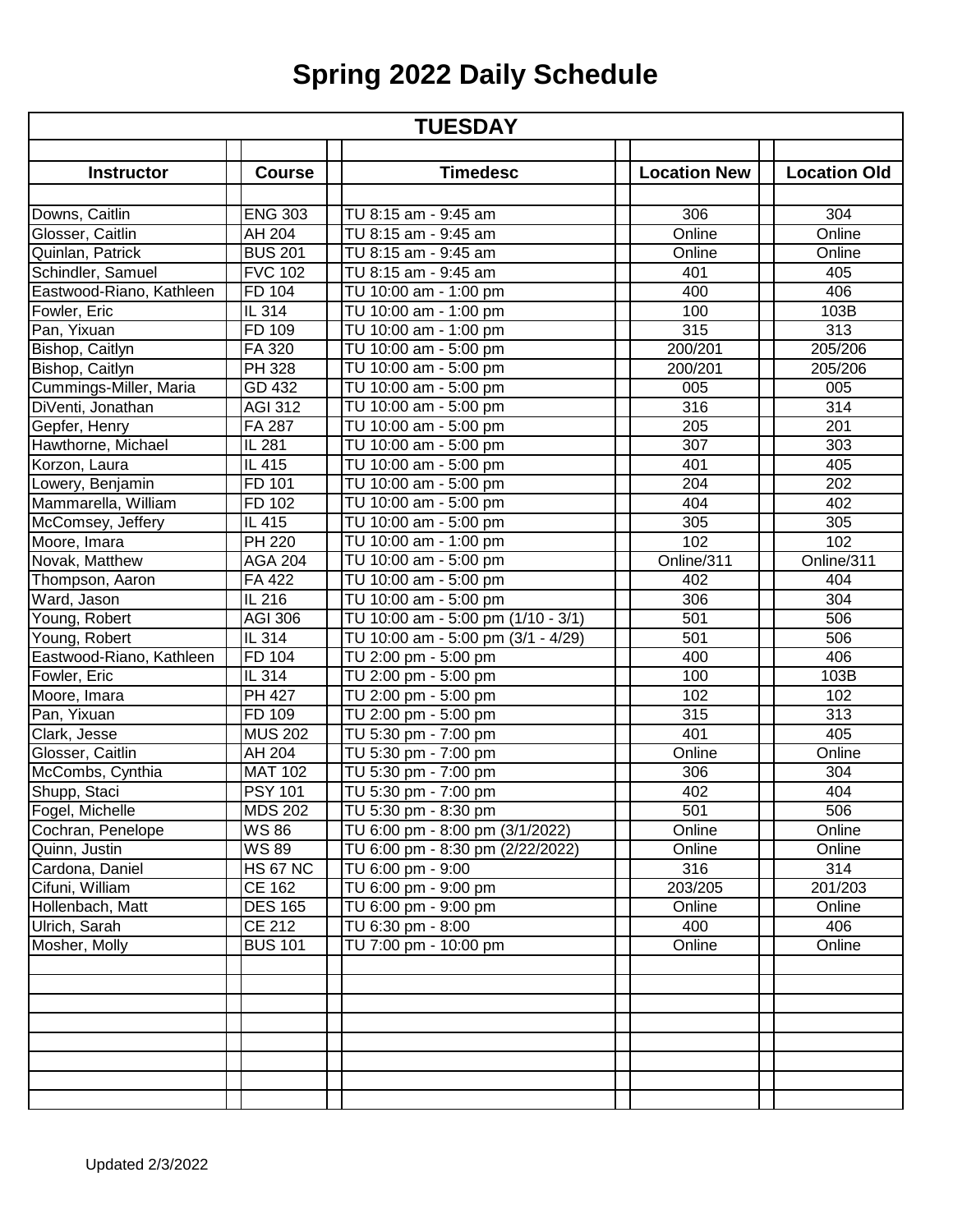| <b>WEDNESDAY</b>         |                       |                                  |                     |                     |  |
|--------------------------|-----------------------|----------------------------------|---------------------|---------------------|--|
|                          |                       |                                  |                     |                     |  |
| <b>Instructor</b>        | <b>Course</b>         | <b>Timedesc</b>                  | <b>Location New</b> | <b>Location Old</b> |  |
| Brown, Linda             | <b>ENG 304</b>        | WE 8:15 am - 9:45 am             | 306                 | 304                 |  |
| Downs, Caitlin           | <b>FVC 201</b>        | WE 8:15 am - 9:45 am             | 100                 | 103B                |  |
| Fogel, Michelle          | SOC 101               | WE 8:15 am - 9:45 am             | 402                 | 404                 |  |
| Kost, Angela             | AH 216                | WE 8:15 am - 9:45 am             | 308                 | 302                 |  |
| Schindler, Samuel        | <b>FVC 102</b>        | WE 8:15 am - 9:45 am             | 305                 | 305                 |  |
| Bhattacharjee, Shwarga   | FD 104                | WE 10:00 am - 1:00 pm            | 400                 | 406                 |  |
| Blair, Brittany          | <b>AGA 301</b>        | WE 10:00 am - 1:00 pm            | Online/316          | Online/314          |  |
| Blair, Brittany          | <b>INDS 399</b>       | WE 10:00 am - 1:00 pm            | Online/316          | Online/314          |  |
| Dussinger, Bill          | GE 243                | WE 10:00 am - 1:00 pm            | 306                 | 304                 |  |
| Eastwood-Riano, Kathleen | FD 103                | WE 10:00 am - 1:00 pm            | Online              | Online              |  |
| Friend, Jeremy           | <b>GE 264</b>         | WE 10:00 am - 1:00 pm            | 308                 | 302                 |  |
| James, Evan              | <b>GE 270</b>         | WE 10:00 am - 1:00 pm            | 311                 | 311                 |  |
| McComsey, Jeffery        | GE 260                | WE 10:00 am - 1:00 pm            | $\overline{312}$    | 310                 |  |
| Lear, Randall            | GE 210                | WE 10:00 am - 1:00 pm            | 205                 | 201                 |  |
| Rider, Paul              | GE 261                | WE 10:00 am - 1:00 pm            | 100                 | 103B                |  |
| Weeks, Eric              | FD 111                | WE 10:00 am - 1:00 pm            | 102/104             | 100/102             |  |
| Weeks, Eric              | <b>GE 275</b>         | WE 10:00 am - 1:00 pm            | 102/103             | 101/102             |  |
| Chapman, Matthew         | FD 102                | WE 10:00 am - 5:00 pm            | 401                 | 405                 |  |
| Holleman, Troy           | <b>LXD 101</b>        | WE 10:00 am - 5:00 pm            | 315                 | 313                 |  |
| Bhattacharjee, Shwarga   | FD 104                | WE 2:00 pm - 5:00 pm             | 400                 | 406                 |  |
| Fowler, Eric             | GE 214                | WE 2:00 pm - 5:00 pm             | 308                 | 302                 |  |
| Lowery, Benjamin         | GE 234                | WE 2:00 pm - 5:00 pm             | 204                 | 202                 |  |
| Rider, Paul              | GE 251                | WE 2:00 pm - 5:00 pm             | 102/104             | 100/102             |  |
| Snovel. Todd             | <b>BUS 400</b>        | WE 2:00 pm - 5:00 pm             | 205                 | 201                 |  |
| Bertoti, Greg            | <b>PHL 201</b>        | WE 5:30 pm - 7:00 pm             | 400                 | 406                 |  |
| Broderic, Jill           | <b>FVC 101</b>        | WE 5:30 pm - 7:00 pm             | 401                 | 405                 |  |
| Fetrat, Seyedeh          | GE 276                | WE 5:30 pm - 7:00 pm             | Online              | Online              |  |
| Fogel, Michelle          | <b>FVC 102</b>        | WE 5:30 pm - 7:00 pm             | 305                 | 305                 |  |
| Hartkorn, Catherine      | <b>NAS 102</b>        | WE 5:30 pm - 7:00 pm             | Online              | Online              |  |
| Hartkorn, Catherine      | <b>NAS 103</b>        | WE 5:30 pm - 7:00 pm             | Online              | Online              |  |
| Mengel, Courtney         | AH 106                | WE 5:30 pm - 7:00 pm             | 306                 | 304                 |  |
| Spolum, David            | AH 323                | WE 5:30 pm - 8:30 pm             | 100                 | 103B                |  |
| Hacker, Beth             | CE 312                | WE 6:00 pm - 7:30 pm             | 308/307             | 302/303             |  |
| Aquino, Mia              | <b>WS 112</b>         | WE 6:00 pm - 8:00 pm (2/16/2022) | Online              | Online              |  |
| Aquino, Mia              | <b>WS 113</b>         | WE 6:00 pm - 8:00 pm (3/9/2022)  | Online              | Online              |  |
| Buzgo, Gabrielle         | <b>WS 108</b>         | WE 6:00 pm - 8:00 pm (2/2/2022)  | Online              | Online              |  |
| Bend, Joseph             | <b>CE 228</b>         | WE 6:00 pm - 9:00 pm             | 203/205             | 201/203             |  |
| Chyatee, Timbrel         | <b>WS 166</b>         | WE 6:00 pm - 9:00 pm (3/30/2022) | 308                 | 302                 |  |
| Wed Night Fig Group      | CC 12                 | WE 6:00 pm - 9:00 pm (2/2/2022)  | 404                 | 402                 |  |
| Wed Night Fig Group      | CC 12                 | WE 6:00 pm - 9:00 pm (3/2/2022)  | 404                 | 402                 |  |
| Wed Night Fig Group      | CC 12                 | WE 6:00 pm - 9:00 pm 4/6/2022)   | 404                 | 402                 |  |
| Wed Night Fig Group      | CC 12                 | WE 6:00 pm - 9:00 pm 6/1/2022)   | 404                 | 402                 |  |
| Kieffer, Phillip         | $\overline{HS}$ 82 NC | WE 6:30 pm - 9:30 pm             | Online              | Online              |  |
|                          |                       |                                  |                     |                     |  |
|                          |                       |                                  |                     |                     |  |
|                          |                       |                                  |                     |                     |  |
|                          |                       |                                  |                     |                     |  |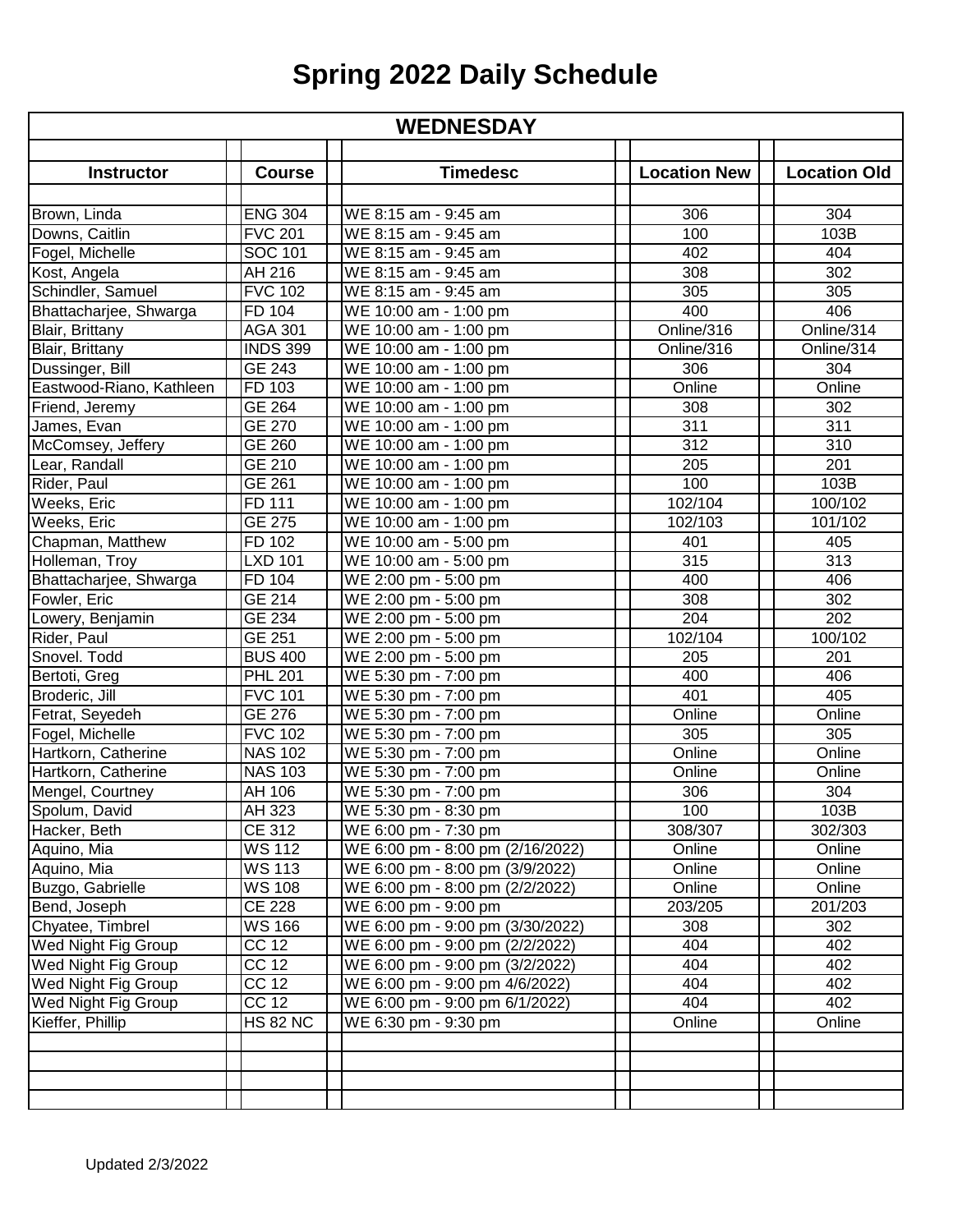| <b>THURSDAY</b>          |                 |                                  |                     |                     |
|--------------------------|-----------------|----------------------------------|---------------------|---------------------|
|                          |                 |                                  |                     |                     |
| <b>Instructor</b>        | <b>Course</b>   | <b>Timedesc</b>                  | <b>Location New</b> | <b>Location Old</b> |
| Downs, Caitlin           | <b>ENG 303</b>  | TH 8:15 am - 9:45 am             | 306                 | 304                 |
| Glosser, Caitlin         | <b>AH 204</b>   | TH 8:15 am - 9:45 am             | Online              | Online              |
| Kost, Angela             | AH 106          | TH 8:15 am - 9:45 am             | 308                 | 302                 |
| Quinlan, Patrick         | <b>BUS 201</b>  | TH 8:15 am - 9:45 am             | Online              | Online              |
| Schindler, Samuel        | <b>FVC 102</b>  | TH 8:15 am - 9:45 am             | 401                 | 405                 |
| Eastwood-Riano, Kathleen | FD 104          | TH 10:00 am - 1:00 pm            | 400                 | 406                 |
| Pan, Yixuan              | FD 109          | TH 10:00 am - 1:00 pm            | 315                 | 313                 |
|                          | GD 410          |                                  | 501                 | 506                 |
| Barby, Pamela            | <b>FA412</b>    | TH 10:00 am - 5:00 pm            | 100                 | 103B                |
| Blosser, Becky           |                 | TH 10:00 am - 5:00 pm            | 205                 |                     |
| Cummings-Miller, Maria   | GD 216          | TH 10:00 am - 5:00 pm            |                     | 201                 |
| DiVenti, Jonathan        | <b>AGA 304</b>  | TH 10:00 am - 5:00 pm            | 316                 | $\overline{314}$    |
| Haldeman, Randy          | IL 280          | TH 10:00 am - 5:00 pm            | 308                 | 302                 |
| Johanson, David          | PH 240          | TH 10:00 am - 5:00 pm            | 311                 | $\overline{311}$    |
| Kitson, Evan             | FA 280          | TH 10:00 am - 5:00 pm            | 200/201             | 205/206             |
| Luscher, Normandie       | IL 349          | TH 10:00 am - 5:00 pm            | 305                 | 305                 |
| Novak, Matthew           | <b>AGA 206</b>  | TH 10:00 am - 5:00 pm            | Online/312          | Online/310          |
| Shelley, Ryan            | GD 316          | TH 10:00 am - 5:00 pm            | Online              | Online              |
| Ward, Jason              | IL 216          | TH 10:00 am - 5:00 pm            | 306                 | 304                 |
| Weeks, Eric              | PH 402          | TH 10:00 am - 5:00 pm            | 102                 | 102                 |
| Young, Robert            | IL 408          | TH 10:00 am - 5:00 pm            | 401                 | 405                 |
| Saurbaugh, Abigail       | <b>YS 40</b>    | TH 1:30 pm - 3:30 pm             | 005                 | 005                 |
| Eastwood-Riano, Kathleen | FD 104          | TH 2:00 pm - 5:00 pm             | 400                 | 406                 |
| Pan, Yixuan              | FD 109          | TH 2:00 pm - 5:00 pm             | 315                 | 313                 |
| Clark, Jesse             | <b>MUS 202</b>  | TH 5:30 pm - 7:00 pm             | 401                 | 405                 |
| Glosser, Caitlin         | AH 204          | TH 5:30 pm - 7:00 pm             | Online              | Online              |
| Kost, Angela             | AH 106          | TH 5:30 pm - 7:00 pm             | 308                 | 302                 |
| McCombs, Cynthia         | <b>MAT 102</b>  | TH 5:30 pm - 7:00 pm             | 306                 | 304                 |
| Shupp, Staci             | <b>PSY 101</b>  | TH 5:30 pm - 7:00 pm             | 402                 | 404                 |
| Spolum, David            | <b>AH 220</b>   | TH 5:30 pm - 8:30 pm             | 100                 | 103B                |
| Johnson, Richard         | <b>CE 50</b>    | TH 6:00 pm - 8:00 pm             | Online              | Online              |
| Aquino, Mia              | SM 105          | TH 6:00 pm - 9:00 pm             | Online              | Online              |
| Cochran, Penelope        | DES 177         | TH 6:30 pm - 9:00 pm             | Online              | Online              |
| Crider, Seth             | <b>DATA 101</b> | TH 6:00 pm - 9:00 pm             | Online              | Online              |
| Soliman, Sam             | <b>WS 155</b>   | TH 6:00 pm - 9:00 pm (2/17/2022) | Online              | Online              |
| Walt, Leah               | <b>CE 170</b>   | TH 6:00 pm - 9:00 pm             | 307                 | 303                 |
| Mosher, Holly            | <b>BUS 300</b>  | TH 7:00 pm - 10:00 pm            | Online              | Online              |
|                          |                 |                                  |                     |                     |
|                          |                 |                                  |                     |                     |
|                          |                 |                                  |                     |                     |
|                          |                 |                                  |                     |                     |
|                          |                 |                                  |                     |                     |
|                          |                 |                                  |                     |                     |
|                          |                 |                                  |                     |                     |
|                          |                 |                                  |                     |                     |
|                          |                 |                                  |                     |                     |
|                          |                 |                                  |                     |                     |
|                          |                 |                                  |                     |                     |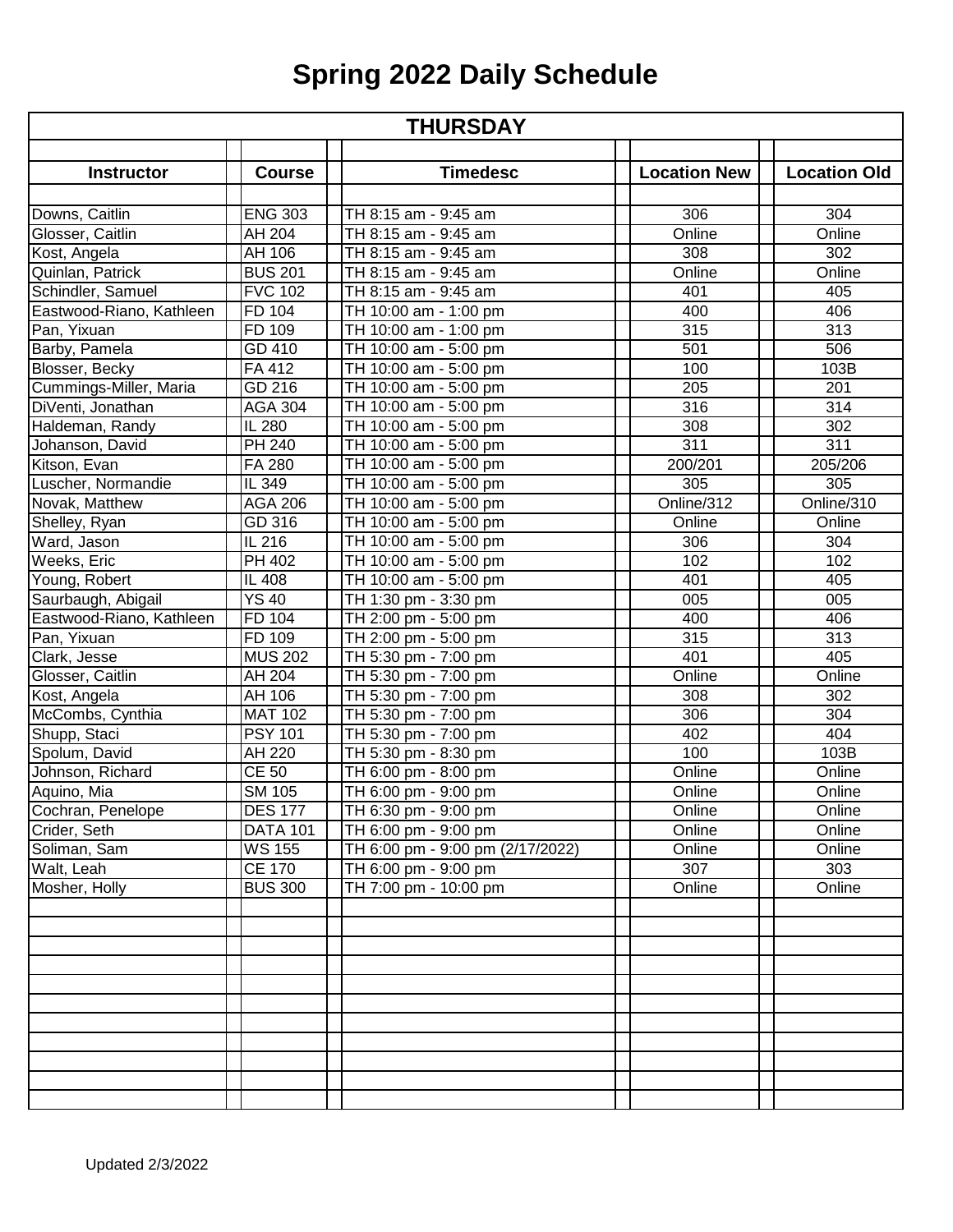| <b>FRIDAY</b>       |                 |                       |                     |                     |  |
|---------------------|-----------------|-----------------------|---------------------|---------------------|--|
|                     |                 |                       |                     |                     |  |
| <b>Instructor</b>   | <b>Course</b>   | <b>Timedesc</b>       | <b>Location New</b> | <b>Location Old</b> |  |
| Castanzo, Jim       | GD 406          | FR 10:00 am - 1:00 pm | 402                 | 404                 |  |
| Massey, Carissa     | AH 305          | FR 10:00 am - 1:00 pm | A2                  | 106                 |  |
| Montfort, David     | GD 217          | FR 10:00 am - 1:00 pm | Online              | Online              |  |
| Rider, Paul         | <b>PH 316</b>   | FR 10:00 am - 1:00 pm | 101                 | 103A                |  |
| Weeks, Eric         | FD 111          | FR 10:00 am - 1:00 pm | 102/103             | 100/102             |  |
| Blair, Brittany     | <b>INDS 399</b> | FR 10:00 am - 5:00 pm | Online              | Online              |  |
| Blair, Brittany     | <b>AGA 310</b>  | FR 10:00 am - 5:00 pm | 312                 | 310                 |  |
| Blosser, Becky      | FA 393          | FR 10:00 am - 5:00 pm | 203/205             | 201/203             |  |
| Haldeman, Randy     | IL 280          | FR 10:00 am - 5:00 pm | 308                 | 302                 |  |
| James, Evan         | <b>AGA 402</b>  | FR 10:00 am - 5:00 pm | 311                 | 311                 |  |
| Johanson, David     | PH 307          | FR 10:00 am - 5:00 pm | 305                 | 305                 |  |
| Korzon, Laura       | <b>ILCN 321</b> | FR 10:00 am - 5:00 pm | 315                 | 313                 |  |
| Mammarella, William | FD 102          | FR 10:00 am - 5:00 pm | 404                 | 402                 |  |
| Phillips, Justin    | FD 106          | FR 10:00 am - 5:00 pm | 200/201             | 205/206             |  |
| Thompson, Aaron     | FA 283          | FR 10:00 am - 5:00 pm | 204                 | 202                 |  |
| Warshawsky, Natasha | <b>AGA 402</b>  | FR 10:00 am - 5:00 pm | 311                 | 311                 |  |
| Steigelman, Jessica | <b>YS 40</b>    | FR 1:30 pm - 3:30 pm  | 005                 | 005                 |  |
| Dussinger, Bill     | $GI$ 218        | FR 2:00 pm - 5:00 pm  | 306                 | 304                 |  |
| Novak, Matthew      | <b>AGA 308</b>  | FR 2:00 pm - 5:00 pm  | Online              | Online              |  |
| Warshawsky, Natasha | <b>AGA 307</b>  | FR 2:00 pm - 5:00 pm  | Esport              | Esport              |  |
|                     |                 |                       |                     |                     |  |
|                     |                 |                       |                     |                     |  |
|                     |                 |                       |                     |                     |  |
|                     |                 |                       |                     |                     |  |
|                     |                 |                       |                     |                     |  |
|                     |                 |                       |                     |                     |  |
|                     |                 |                       |                     |                     |  |
|                     |                 |                       |                     |                     |  |
|                     |                 |                       |                     |                     |  |
|                     |                 |                       |                     |                     |  |
|                     |                 |                       |                     |                     |  |
|                     |                 |                       |                     |                     |  |
|                     |                 |                       |                     |                     |  |
|                     |                 |                       |                     |                     |  |
|                     |                 |                       |                     |                     |  |
|                     |                 |                       |                     |                     |  |
|                     |                 |                       |                     |                     |  |
|                     |                 |                       |                     |                     |  |
|                     |                 |                       |                     |                     |  |
|                     |                 |                       |                     |                     |  |
|                     |                 |                       |                     |                     |  |
|                     |                 |                       |                     |                     |  |
|                     |                 |                       |                     |                     |  |
|                     |                 |                       |                     |                     |  |
|                     |                 |                       |                     |                     |  |
|                     |                 |                       |                     |                     |  |
|                     |                 |                       |                     |                     |  |